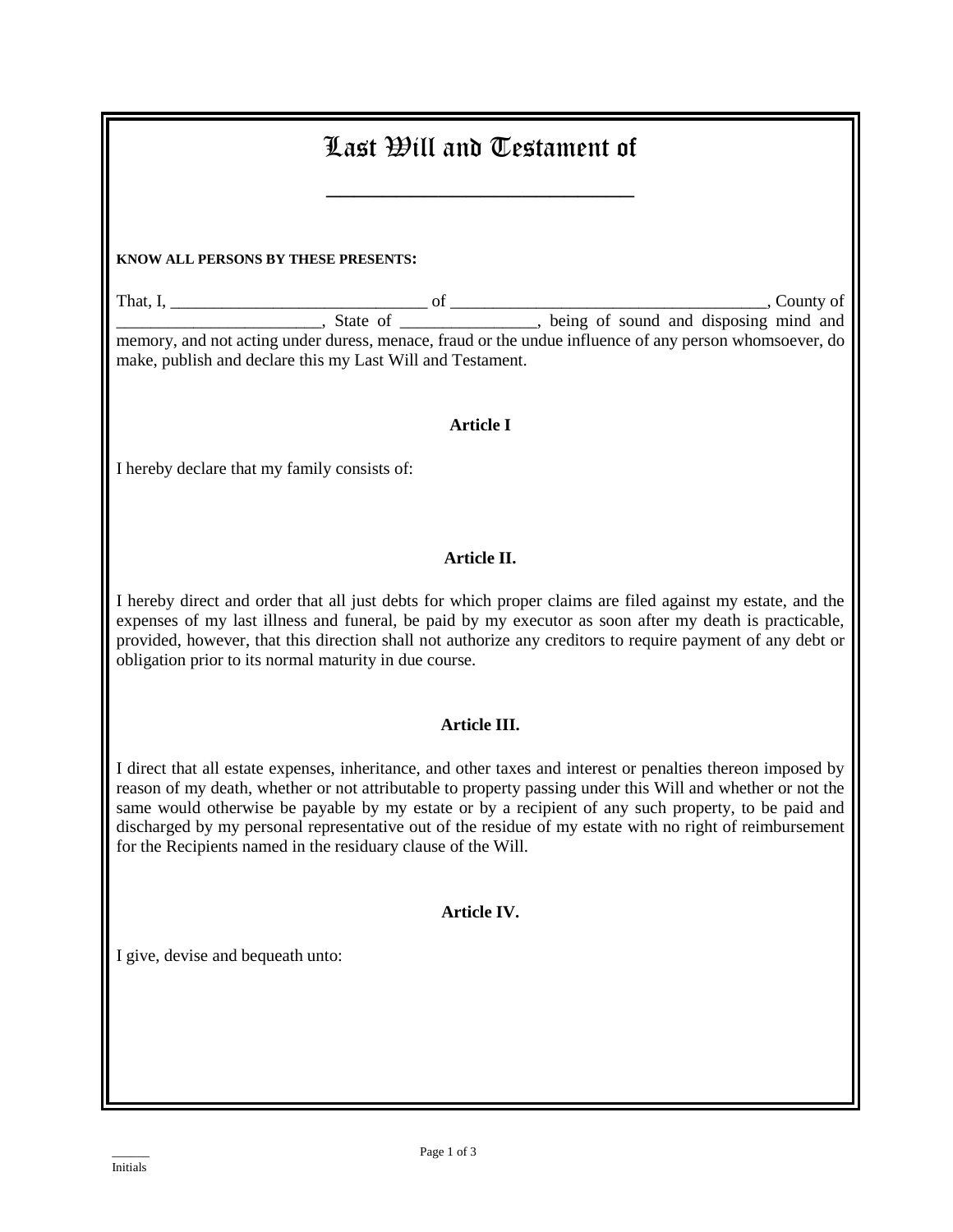| Article V.                                                                                                                                                                                                                                                                                                                                                                                                                                                                                                                                                                |
|---------------------------------------------------------------------------------------------------------------------------------------------------------------------------------------------------------------------------------------------------------------------------------------------------------------------------------------------------------------------------------------------------------------------------------------------------------------------------------------------------------------------------------------------------------------------------|
| as executor, also without bond.                                                                                                                                                                                                                                                                                                                                                                                                                                                                                                                                           |
| If it be necessary to appoint a guardian for my children upon my death, I appoint __________________,                                                                                                                                                                                                                                                                                                                                                                                                                                                                     |
| <b>Article VI.</b>                                                                                                                                                                                                                                                                                                                                                                                                                                                                                                                                                        |
| I further direct that my estate be settled without the intervention of any court, except to the extent required<br>by law, and that my executor settle my estate in such a manner as shall seem best and most conveniently to<br>him/her, and I hereby empower my executor to mortgage, lease, sell, exchange and convey the personal<br>and real property of my estate without an order of court for that purpose and without notice, approval or<br>confirmation and in all other respects to administer and settle my estate without the intervention of the<br>court. |
| Article VII.                                                                                                                                                                                                                                                                                                                                                                                                                                                                                                                                                              |
| Should any of the bequests, gifts or devises in Article IV fail due to circumstances that cannot be reconciled<br>with the terms herein or my express wishes, I give, devise and bequeath such, in the alternative, to my<br>residuary estate.                                                                                                                                                                                                                                                                                                                            |
| I give my residuary estate to:                                                                                                                                                                                                                                                                                                                                                                                                                                                                                                                                            |
| Article VIII.                                                                                                                                                                                                                                                                                                                                                                                                                                                                                                                                                             |
| I hereby revoke any and all former Wills and Codicils thereto made by me and declare this my Last Will<br>and Testament. In Witness Whereof I have hereunto set my hand this ___________ day of<br>$\overbrace{\phantom{aaaaa}}^{20}$ .                                                                                                                                                                                                                                                                                                                                   |
| Testator                                                                                                                                                                                                                                                                                                                                                                                                                                                                                                                                                                  |
|                                                                                                                                                                                                                                                                                                                                                                                                                                                                                                                                                                           |
|                                                                                                                                                                                                                                                                                                                                                                                                                                                                                                                                                                           |
|                                                                                                                                                                                                                                                                                                                                                                                                                                                                                                                                                                           |